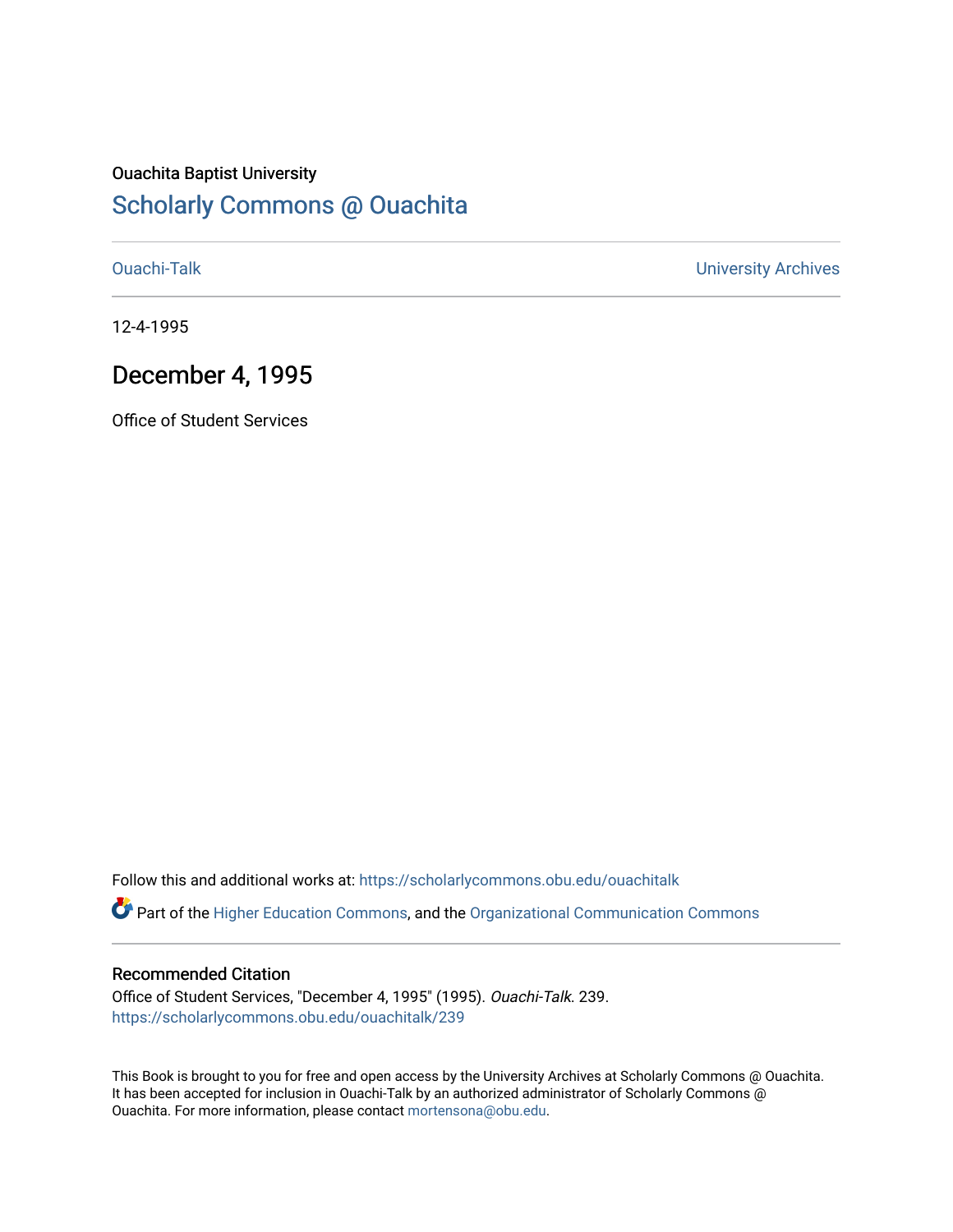THE OUACHI-TALK-IS A PUBLICATION OF STUDENT SERVICES AND THE STUDENT SENATE

DECEMBER 4, 1995 VOLUME IS **ISSUE 14** 

ommunity This Christmas Season Ouachita students will go beyond the university to share Christmas with those less fortunate. This Thursday night the Student Senate, along with the social clubs on campus, will host a Christmas party for underprivileged children in Arkadelphia.

 $=\mathrm{S}_\mathrm{preadling}$ 

in the

ri8tma§

The Christmas party will begin at 7:30 pm in the Evans Student Center Banquet Rooms. There will be entertainment by Nickel & Dime, Jon Shirley and Zac Murtha, and by the BSU puppet ministry. Pizza will be provided for all of the children along with a special visit from Santa Claus, Ouachita's own Dr. Ben Elrod.

Each child will be given a gift that has been purchased by a sponsoring social club. However, those not in a social club who would like to participate may contact Heather Holloway.